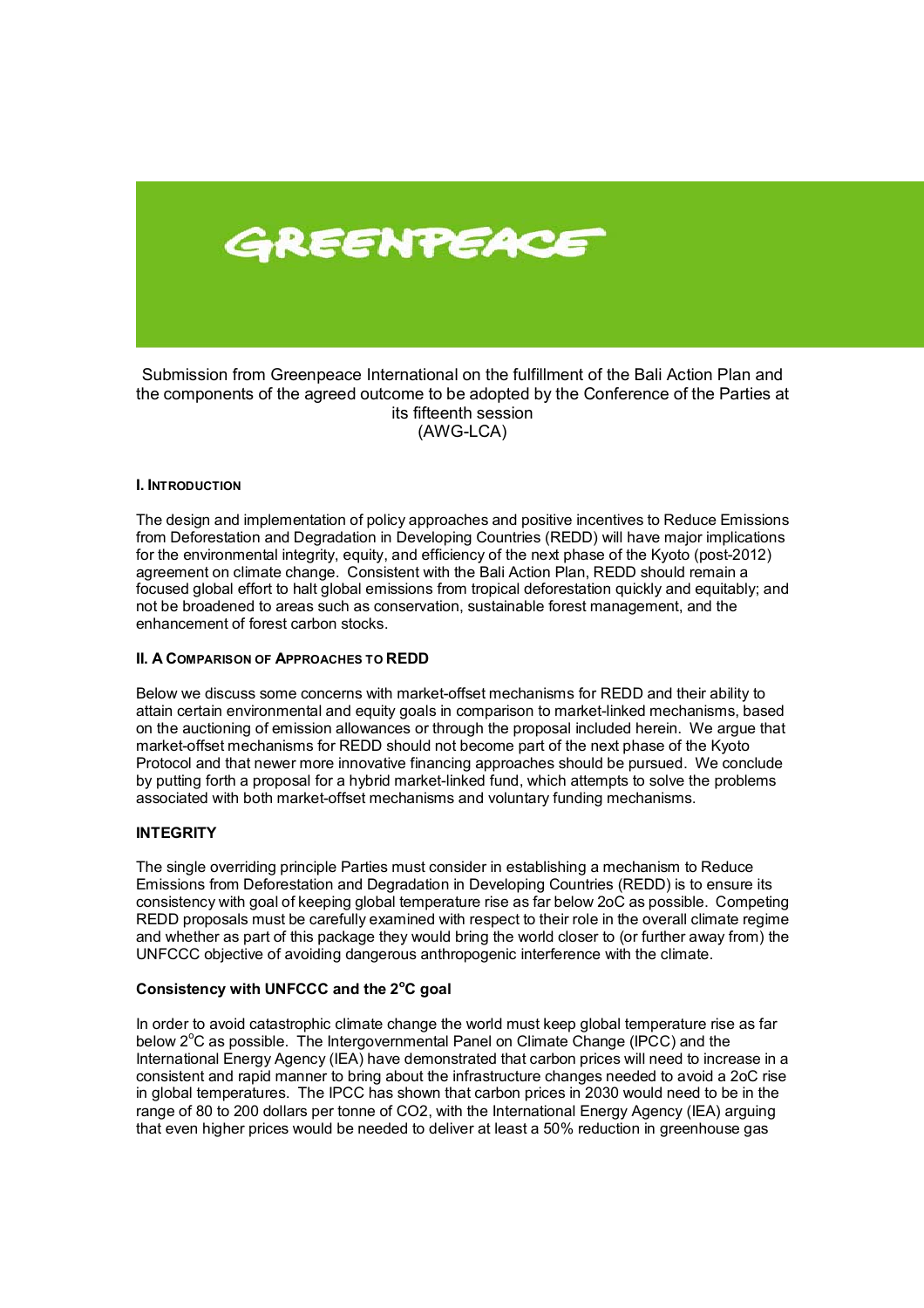emissions by 2050. Yet, the most recent scientific data suggests that even these reductions would be insufficient for avoiding catastrophic climate change.

Recent studies have shown that including REDD offset credits in the carbon markets could crash the price of carbon by almost 50%. This is consistent with prior studies which have found that forest offset credits would have a similar impact on the price of carbon allowances. These studies also indicate that the inclusion of REDD offset credits would significantly reduce incentives to invest in clean and renewable technologies in both industrialised and developing countries.

While discussions have largely focused on the impacts of including REDD credits in the carbon markets on incentives in industrialised countries, scant attention has been paid to the impact of forest credits on energy and technology investments in developing countries, particularly in China and India. However, some recent models clearly show that REDD offset credits would "crowd out" the more expensive credits generated from energy and industrial emission reductions. The ability of forest credits to crowd out fossil credits would have significant implications for overall architecture of the next international agreement on climate, specifically the need for developing countries with significant energy and industrial emissions to take national mitigation actions to reduce such emissions.

# **Leakage, permanence, additionality, baseline uncertainties**

Any approach to REDD will have to deal with the significant problems of leakage, permanence (and liability), additionality, and baseline-setting. However, these issues are especially problematic with market-offset mechanisms, which would allow industrialised countries to increase their energy and industrial emissions if "equivalent" reductions in developing country forest emissions are made. For example, if a countryís baseline is incorrectly established under a market-offset mechanism, it could end up generating non-additional reductions  $-$  i.e. "fake" emission reduction credits (or "hot air") – with a corresponding increase in global greenhouse gas emissions. In order to provide real benefits for climate and biodiversity, a REDD mechanism must also meaningfully address the problems of national and international displacement (or "leakage"). Although international leakage may not be explicitly addressed in other sectors, the risk of leakage is likely greater in the area of deforestation than in other sectors.

#### **Gross versus Net Accounting**

It is important that the accounting system for deforestation emissions provides incentives to protect forest and to reduce emissions; hence the overall methodological approach should ensure that only the carbon losses from REDD are taken into account in the estimation of emissions, not any potential carbon gains resulting from subsequent land uses. In this context, a "gross" emissions accounting approach would deal directly with deforestation losses and is preferable to a "net" accounting approach. The latter has the potential to permit ongoing deforestation at a national level where for example, plantations on formerly deforested land are sequestering large amounts of carbon. At best the net approach would result in a weaker incentive to reduce and stop deforestation compared to a gross accounting approach focused on deforestation activity as a source of emissions only.

#### **National versus Sub-national Approaches**

Emission reductions from REDD should be achieved at the national level, and national baselines, accounting, monitoring and reporting is necessary. Such actions will not only help ensure that benefits for the climate and biodiversity are real, but also provide economies of scale. The focus on emissions from forests at the national level would also provide incentives to reduce activities that degrade forests. Direct financing of activities and actions at the sub-national level (be they governmental, non-governmental, private) could come from either a market or a fund. Such financing becomes justifiable when the mechanism is not based on offsets. Arguments that significant efficiencies would be gained by allowing the private sector to provide direct financing for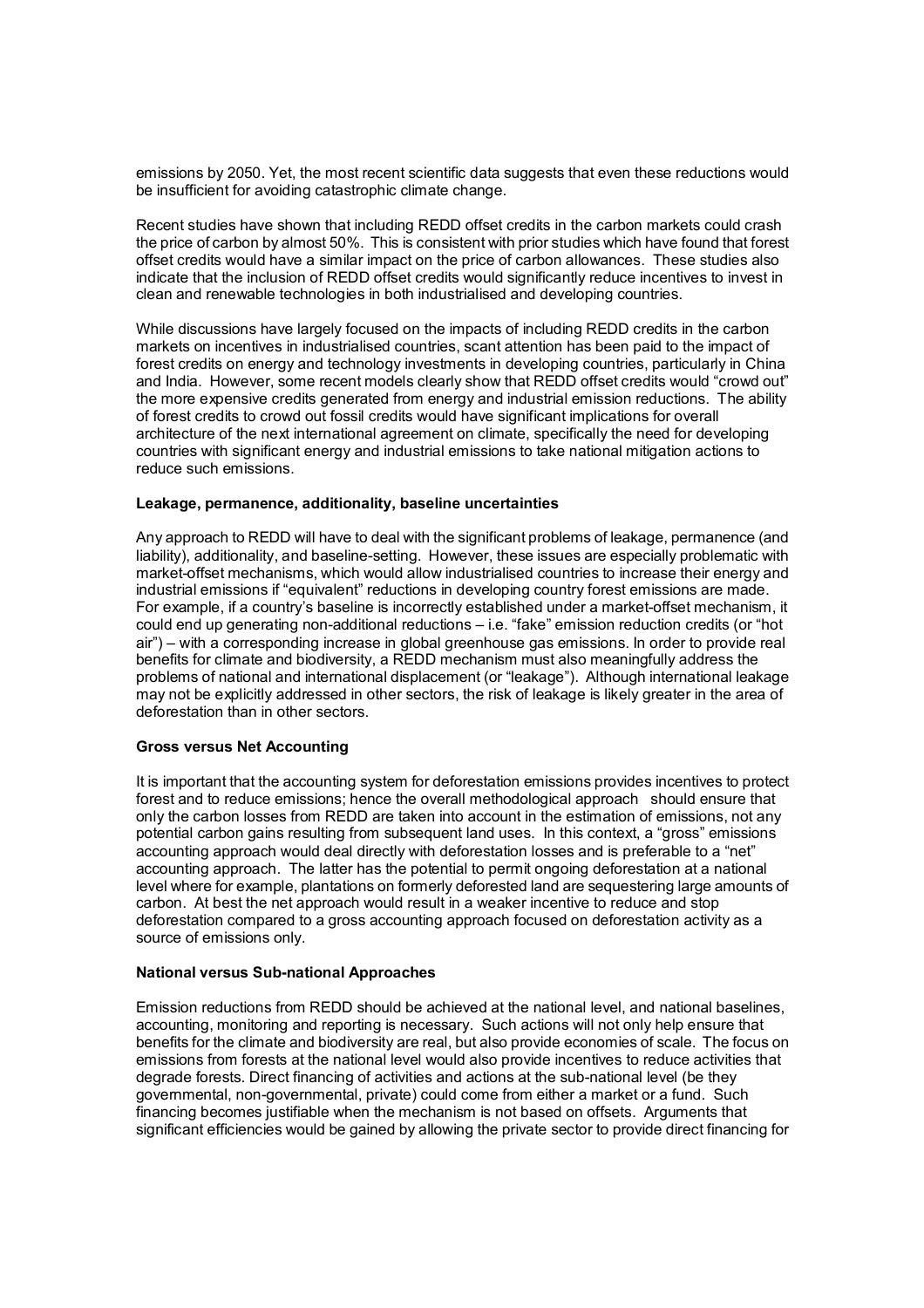REDD may be overstated, as the world's remaining tropical forests are largely contained within a small number of developing countries.

### **EQUITY**

#### Deep cuts in industrialised countries' domestic greenhouse gas emissions

In Bali, industrialised countries committed to making deep cuts in greenhouse gas emissions and to providing financing and other incentives for significant emission reductions in developing countries including REDD-related actions. However, there appears to be movement among some industrialised countries to do less domestically in exchange for cheaper reductions in developing countries. Not only does this represent a back-tracking from commitments made in Bali, but it also takes the focus off of the need for countries historically responsible for the climate crisis to reduce emissions at home.

In contrast, a market-linked mechanism could properly align the incentives for industrialized countries and companies by requiring them to pay for a portion of carbon permits they currently receive for free. Such payments may prompt these countries to begin to address their own carbon footprint on tropical forests such as their unsustainable consumption for timber and certain agricultural commodities.

# **Significant and reliable financing for developing countries with tropical forests**

Parties must commit to providing funding for REDD in a predictable manner at the scale needed to end deforestation quickly and equitably. Tens of billions of dollars per year will likely be needed for this cause. As shown below, auctioning even a small percentage of the overall emission allowances would raise financing in this range.

Recent analyses indicate that the inclusion of REDD credits in the carbon markets would not provide financing at the scale or timeframe needed to end tropical deforestation. Actual finance would be highly unpredictable and subject to the decisions of a large number of independent actors, and no specific amount of financing would be guaranteed. Developing countries facing difficult development decisions may find it difficult to significantly change their current land use practices when there is no guarantee their actions will be rewarded. The promise of future payments based on an estimated demand that may never materialise will likely not be a sufficient incentive for developing countries faced with many short-term needs.

Furthermore, it appears unlikely that many countries with significant tropical forests would be able to meet the entry standards required for participation in the carbon markets within the next commitment period. Attempts to weaken these standards for greater participation would call into question the integrity of the markets and the overall climate regime.

#### **Equity among countries: an approach open to the greatest number of countries with tropical forests**

A REDD mechanism must have the flexibility to address the very different circumstances and capacities of countries as diverse as Brazil, Indonesia, and the Democratic Republic of the Congo. A system solely dependent upon the creation and trade of fully fungible forest credits seems ill suited for addressing REDD in a comprehensive manner.

Experiences with carbon markets to date raise concerns about whether a market offset mechanism for REDD could provide for the participation of a large number of countries with tropical forests. The most relevant example is the Clean Development Mechanism (CDM), where approximately 90% of all credits have been issued from four countries (China, India, South Korea, and Brazil) and about 1% spread among the least developed countries (LDCs).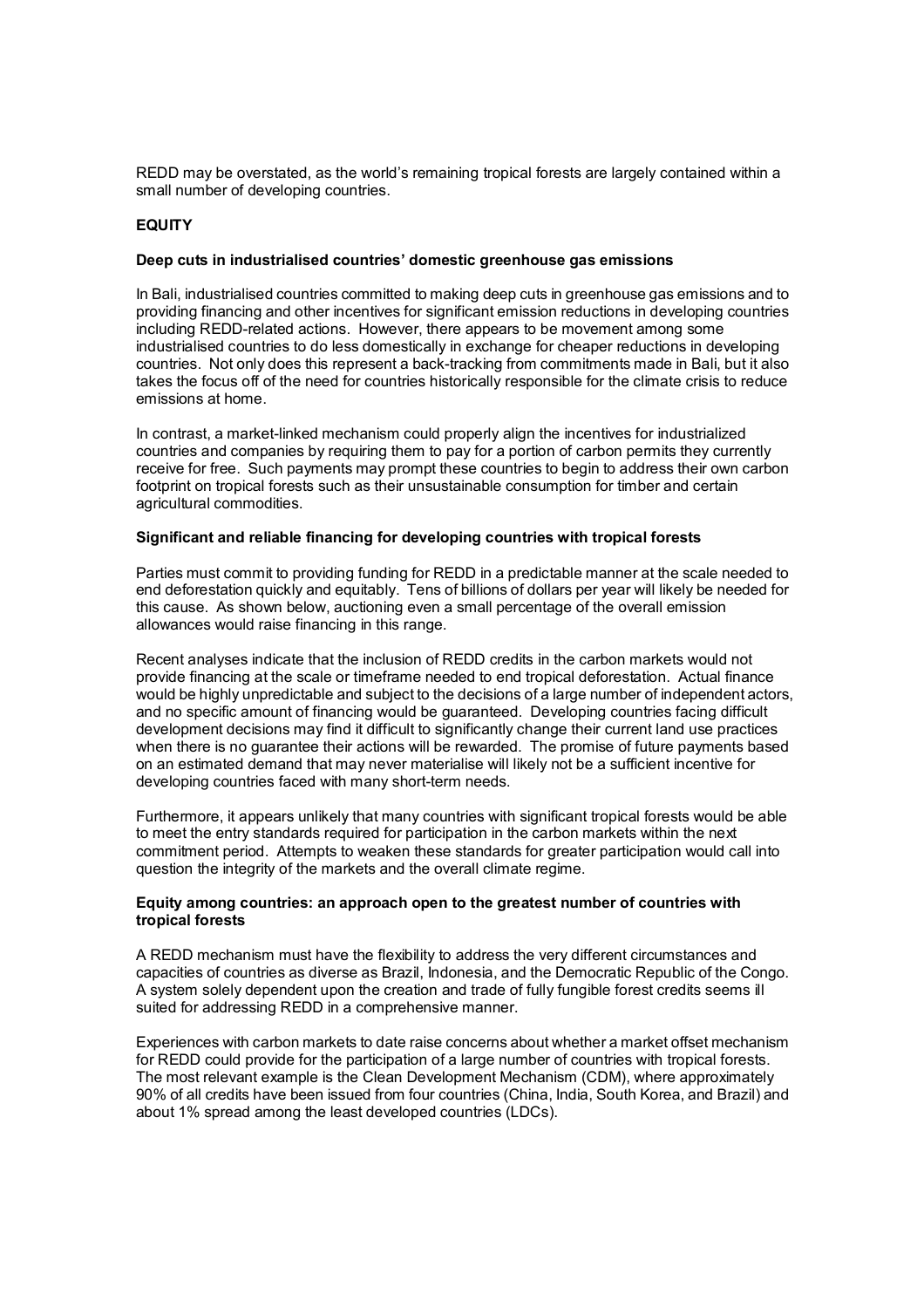Both market-offset and market-linked mechanisms could provide ex post payments for verified emission reductions. However, a market-linked fund could go beyond this to provide payment for performance which perhaps could not be easily quantified as an offset credit, such as the prevention of deforestation in countries with forests at risk (e.g. stabilisation) and capacity building efforts (if needed). While incentives should be performance-based, a system that would only define performance as ex post financing for verified emission reductions would be skewed towards a very small number of countries with high tropical deforestation rates and biased against countries with low deforestation rates and limited capacities. This would have major implications for international emissions displacement and certain developing countries, such as those located in the Congo Basin.

### **Equity within countries: an approach that promotes climate and biodiversity objectives while respecting the rights of local and indigenous peoples**

There is little reason to believe that a market offset mechanism for REDD would encourage reductions that meet goals unrelated to carbon and compliance, such as biodiversity and respect for local and indigenous rights. For instance, the Clean Development Mechanism (CDM) was established with dual objectives of promoting sustainable development and assisting Annex I parties with their compliance efforts. However, experience with this market mechanism shows that investments have flocked to the least expensive offset credit providers based on costs, without little to no regard for the goal of promoting sustainable development. Half of all the offset credits issued through March 2008 were from trifluoromethane (HFC-23) emission reduction projects, yielding significant profits for chemical companies and carbon traders but no benefit for sustainable development.

# **Indigenous peoples and local communities**

In order to be successful in the long term, Greenpeace believes that REDD must fully respect the land, resource use and ownership rights of indigenous peoples and directly engage such communities in the development and implementation of a REDD mechanism. REDD policies must provide for the free, prior, and informed consent of these communities and ensure that benefits are equitably shared. Parties should establish a REDD mechanism consistent with the UN Declaration on the Rights of Indigenous Peoples.

A properly designed REDD mechanism could strengthen and advance the rights of indigenous and other forest dependent peoples while a poorly designed policy could potentially place their rights at risk. In this context, placing forests (particularly projects) directly into the carbon markets could have the added risk of pitting forest peoples whose land tenure rights have either not been acknowledged or not enforced against a model seeking to provide offset credits at lowest possible costs. Alternatively, a mechanism with a stronger governance structure, such as a fund, has a much better chance to be designed and implemented with outreach, participation, and transparency and other criteria that will help ensure that the rights of local and indigenous peoples are fully respected.

# **Biodiversity**

The world is in the midst of the world's sixth mass extinction, but unlike all the others, this one is completely man-made. Climate change threatens to worsen the impact on species and tropical forests, and the IPCC has demonstrated that 20-30% of the world's remaining species would be at increased risk of extinction if global temperature rise exceeds 2ºC. The United Nations has acknowledged the extinction crisis and adopted a target to significantly reduce global biodiversity loss by 2010.

It would be perverse to develop a system to protect the Earth's climate which would not be designed to protect its inhabitants. Yet market-offset mechanisms would render the protection of vulnerable species to mere chance. Drivers of deforestation (such as logging and agriculture)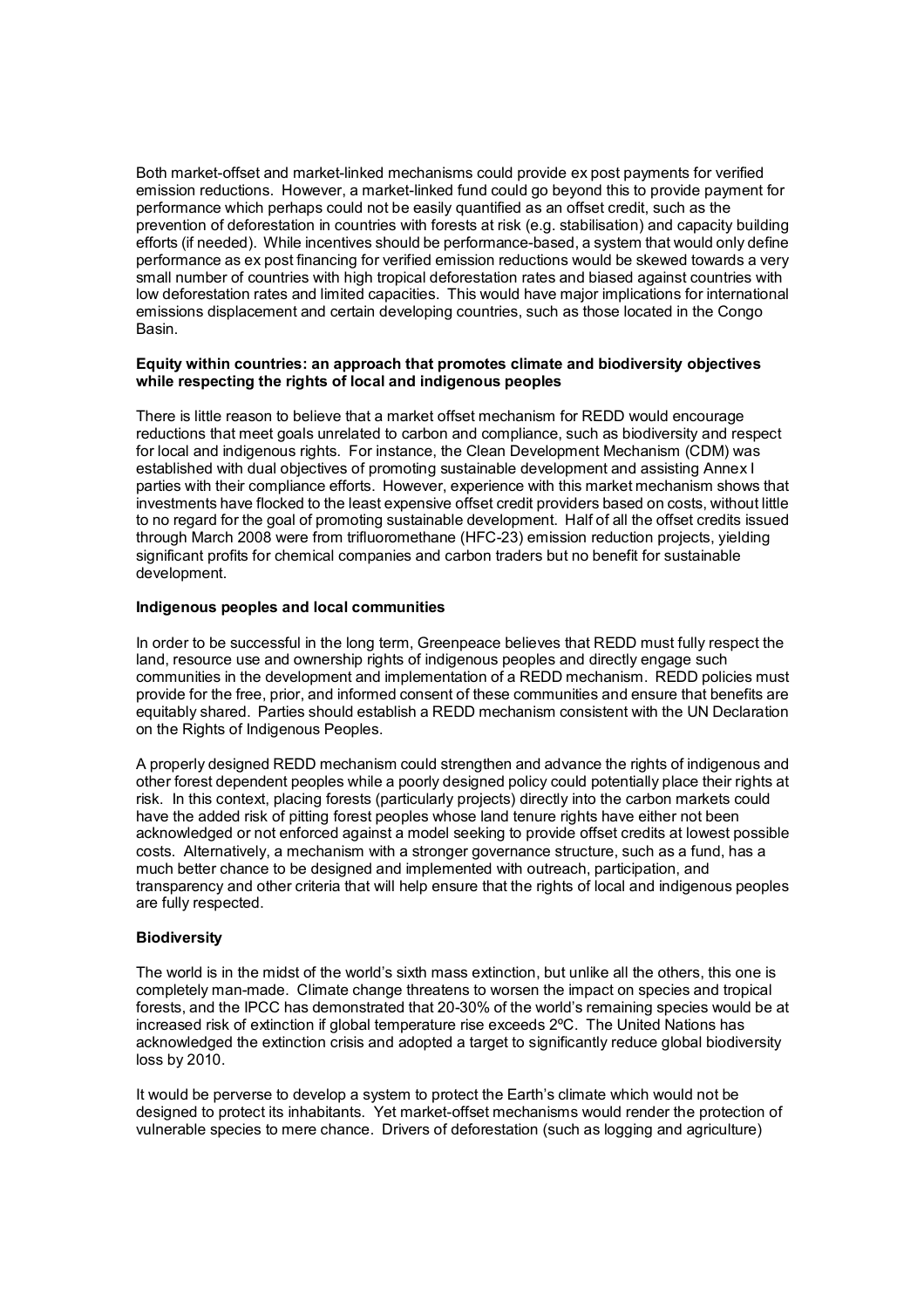could shift from high-carbon low biodiversity areas to low-carbon high biodiversity areas, resulting in net gains in terms of climate but losses in terms of biodiversity. Biodiversity and social considerations could be viewed as an added "cost" by project developers, carbon traders and companies engaged in a "race to the bottom" to provide offset credits for compliance purposes at lowest possible costs. Thus, a REDD mechanism should be designed and implemented in a manner that promotes both climate and biodiversity objectives, consistent with the rights of local and indigenous peoples.

# **EFFICIENCY**

Efficiency in the context of REDD means the ability to provide permanent emission reductions in forest emissions at lowest costs. However, in the REDD debate, efficiency is often discussed in terms of how to lower the short term compliance costs for large industries in developed countries. These two interests do not necessarily coalesce.

A major efficiency issue is the extent to which the market price paid for forest offset credits would bear a relation to the forgone opportunity costs of not deforesting. Specifically, the price paid for REDD offset credits could significantly exceed the costs of the reductions, resulting in windfall profits for offset credit providers at the expense of greater mitigation efforts. In contrast, a fund for forests could be designed to compensate countries only for foregone costs of not deforesting. That is the experience of the Montreal Protocol Multilateral Fund (MPMF) which only compensates countries and projects for the incremental (i.e. "additional") costs to conversion to non-ozone depleting technologies. The result is the more efficient expenditure of limited mitigation resources and lower overall compliance costs for industrialised countries.

# **Summary: Rejection of Market-Offset Mechanisms for REDD**

Proposals to allow REDD offset credits to enter the carbon markets are therefore problematic for a number of reasons. First, limits on REDD credits would do nothing to change the quality of such reductions and their equivalency and comparability to fossil fuel emissions. Such credits still suffer from the problems of leakage, permanence, baseline-setting, etc. and the argument for focusing the markets on the more easily quantified and comparable trade in fossil fuel emissions would not be changed. Second, the payments obtained for REDD credits would likely bear little to no relation to the cost exerted to reduce forest emissions, resulting in windfall profits for countries and the inefficient expenditure of resources for mitigation. Third, the risk of market monopolisation would be increased since offset purchasers seeking low-cost low-risk opportunities would likely cluster around the one or two countries with traditionally high rates of deforestation who could deliver reductions on a continuous basis. This in turn would increase the risks of international emissions displacement (i.e. "leakage") and provide little or no benefit to climate or biodiversity. Fourth, because of their anticipated low costs, studies have shown that such credits would likely "crowd out" investments in clean and renewable energy technologies in developing countries. Finally, while limiting the amount of forest offset credits allowed might minimise the direct impacts on the price of carbon, they would not decrease the less quantifiable indirect effects on investment strategies in the energy and industrial sectors. As long as the potential for future cheap forest offset credits exists, private and government actors may act in a manner consistent with their expanded availability.

# **III. PROPOSAL FOR A HYBRID MARKET-LINKED FUND**

The Greenpeace Forests for Climate proposal for a new Tropical Deforestation Emission Reduction Mechanism (TDERM) under the UNFCCC and Kyoto Protocol, attempts to address many of the issues discussed above. The mechanism would finance REDD in participating countries in a manner that meets both climate and biodiversity objectives, while fully respecting the rights of indigenous and forest peoples.

Under the mechanism the core funding for forest protection would come from a mandatory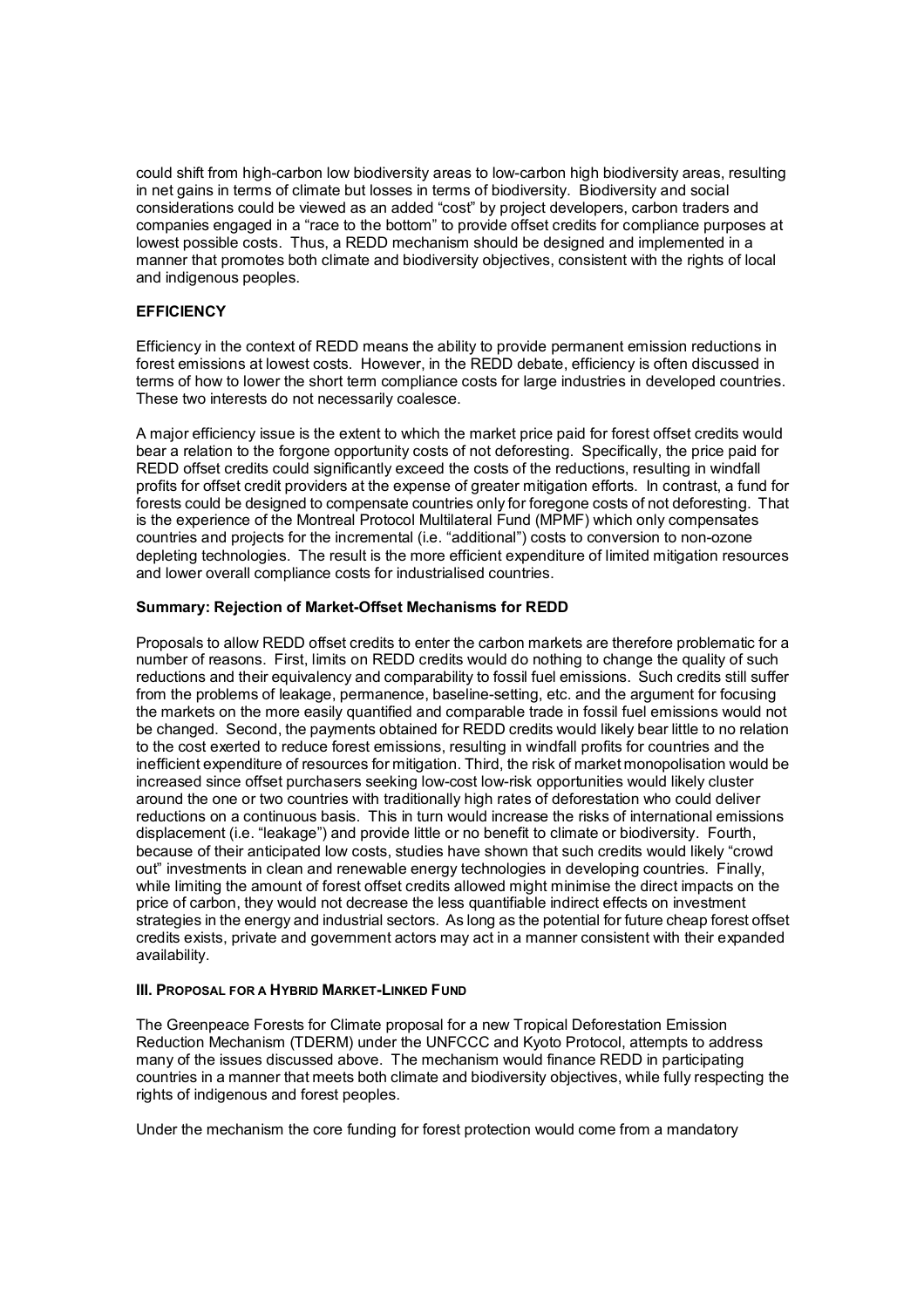minimum contribution from Annex I Parties to meet a fixed part of their emissions obligations (X%) through the purchase of a new compliance unit: Tropical Deforestation Emission Reduction Units (TDERUs). In addition to the mandatory level of contributions (X%), Annex B Parties could elect to purchase and hold up to a maximum of Y% of their base year emissions by purchasing TDERUs from the Mechanism.

The unit prices paid by Annex I Parties for TDERUs could be set by auction or through a sale linked to the world market price for Kyoto units. Using a simple calculation, assuming a carbon price of  $€20$ /tonne CO2, a 2% level could generate on the order of  $€9$  billion/year. The proceeds of the sale of TDERUs would be used by the TDERM to fund and reward reductions in emissions from participating developing countries. An important property of the TDERUs proposed here is that they would in effect be a hard currency for compliance purposes, irrespective of the performance of the mechanism in actually reducing emissions from deforestation.

| % of 1990 base year Annex I industrial<br>gas emissions (22.8 GtCO2e/yr) | Value of TDERUs<br>€ Bn/yr at 20€/tCO2e | <b>TDERUs allowed</b><br>MtCO <sub>2</sub> e/yr |
|--------------------------------------------------------------------------|-----------------------------------------|-------------------------------------------------|
| 1%                                                                       | 4.6                                     | 228                                             |
| 2%                                                                       | 9.1                                     | 456                                             |
| 3%                                                                       | 13.7                                    | 684                                             |
| 4%                                                                       | 18.2                                    | 912                                             |
| 5%                                                                       | 22.8                                    | 1140                                            |

|  |  | Table: Illustrative Examples of Values of Different TDERU Limits |
|--|--|------------------------------------------------------------------|
|  |  |                                                                  |

# **Portfolio Performance Approach**

The Mechanism would be required to achieve an overall emission reduction objective, as part of a larger portfolio performance approach. This approach would allow the fund to expend resources on countries with varying capacities as well as those with high and low deforestation rates. Global reductions in deforestation emissions will be needed for the mechanism to achieve its climate and biodiversity objectives.

The overall emission reduction objective would be decided upon by the COP/CMP, and could be expressed as a multiple of the total TDERUs issued. Assuming a TDERU price of  $E20/1CO2e$ , a discount factor of at least three could reasonably provide for reductions of the order of those found in the literature (approx.  $€6-7/tCO2e$ ). A higher rate would be achieved due to the compliance unit being guaranteed and linked to quality compliance units traded at high rates on markets focused on fossil fuel emissions.

The mechanism could establish several tracks for countries with different capacity levels and abilities to accurately monitor, report, and verify emission reductions. This would allow for the broad participation of countries with tropical forests at risk. Developing countries who accurately monitor and report on their mitigation actions and take on certain liabilities would receive a higher return for their services, providing a strong incentive for countries to continually improve their forest protection programmes.

# **Governance Structure**

The TDERM could be established with a similar governance structure to the Montreal Protocolís Multilateral Fund, which assists developing countries to phase out the use of ozone depleting substances. The fund should include a supervisory board with equal representation from developing and industrialised countries, as well as other stakeholders including indigenous peoples, civil society members, and representatives of the other Rio Conventions. This could include representatives from the UN Permanent Forum on Indigenous Issues (UNPFII), providing greater participation and transparency to the decision-making and implementation processes. The result would be the increased likelihood of long term sustainable reductions which provide a cost-effective